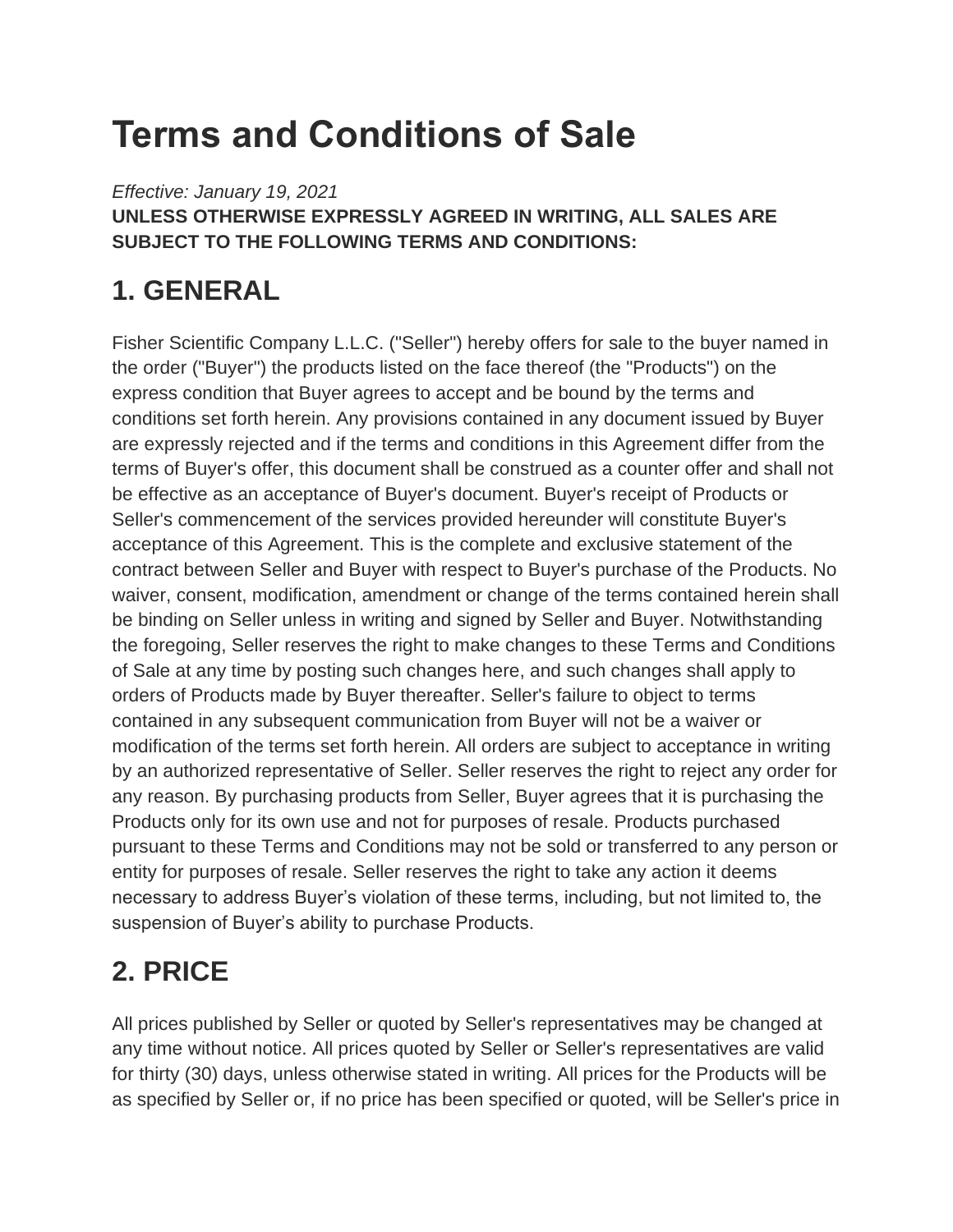effect at the time of shipment. All prices are subject to adjustment on account of specifications, quantities, raw materials, cost of production, shipment arrangements or other terms or conditions which are not part of Seller's original price quotation. List prices may vary from the price displayed on the website for certain products. **[View](https://beta-static.fishersci.com/content/dam/fishersci/en_US/documents/programs/scientific/regulatory-documents/terms-conditions/Revised-Terms-Conditions-Notice-Web-Pricing-Project-2019.pdf) a complete list of these [products.](https://beta-static.fishersci.com/content/dam/fishersci/en_US/documents/programs/scientific/regulatory-documents/terms-conditions/Revised-Terms-Conditions-Notice-Web-Pricing-Project-2019.pdf)**

# **3. TAXES AND OTHER CHARGES**

Prices for the Products exclude all sales, value added and other taxes and duties imposed with respect to the sale, delivery, or use of any Products covered hereby, all of which taxes and duties must be paid by Buyer. If Buyer claims any exemption, Buyer must provide a valid, signed certificate or letter of exemption for each respective jurisdiction.

### **4. TERMS OF PAYMENT**

Seller may invoice Buyer upon shipment for the price and all other charges payable by Buyer in accordance with the terms on the face hereof. If no payment terms are stated on the face hereof, payment shall be net thirty (30) days from the date of invoice. If Buyer fails to pay any amounts when due, Buyer shall pay Seller interest thereon at a periodic rate of one and one-half percent (1.5%) per month (or, if lower, the highest rate permitted by law), together with all costs and expenses (including without limitation reasonable attorneys' fees and disbursements and court costs) incurred by Seller in collecting such overdue amounts or otherwise enforcing Seller's rights hereunder. Seller reserves the right to require from Buyer full or partial payment in advance, or other security that is satisfactory to Seller, at any time that Seller believes in good faith that Buyer's financial condition does not justify the terms of payment specified. All payments shall be made in U.S. Dollars.

### **5. DELIVERY; CANCELLATION OR CHANGES BY BUYER**

The Products will be shipped to the destination specified by Buyer, F.O.B. Seller's shipping point. Seller will have the right, at its election, to make partial shipments of the Products and to invoice each shipment separately. Seller reserves the right to stop delivery of Products in transit and to withhold shipments in whole or in part if Buyer fails to make any payment to Seller when due or otherwise fails to perform its obligations hereunder. All shipping dates are approximate only, and Seller will not be liable for any loss or damage resulting from any delay in delivery or failure to deliver which is due to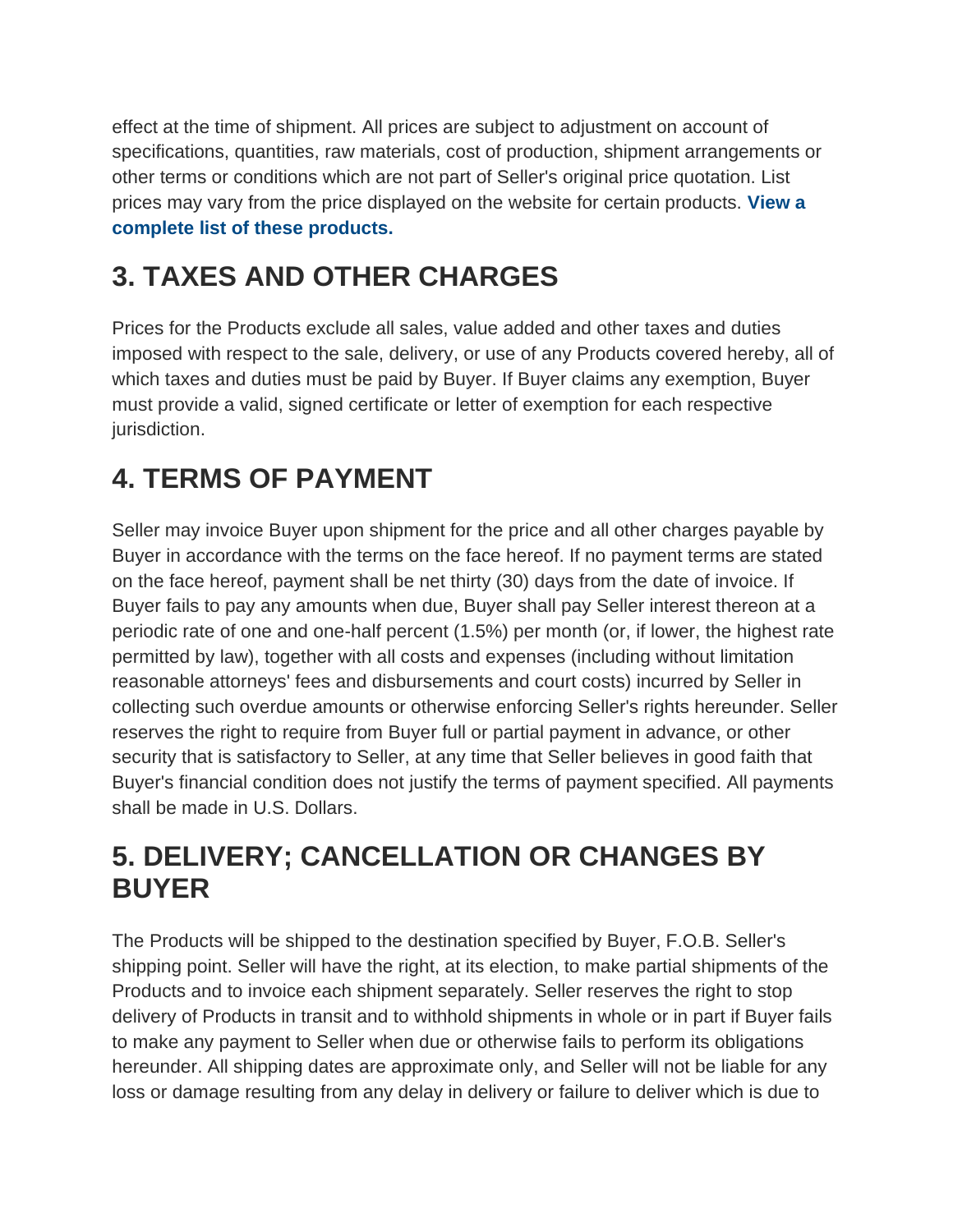any cause beyond Seller's reasonable control. In the event of a delay due to any cause beyond Seller's reasonable control, Seller reserves the right to terminate the order or any part of the order so affected, or to reschedule shipment within a reasonable period of time, and Buyer will not be entitled to refuse delivery or otherwise be relieved of any obligations as the result of such delay. Products as to which delivery is delayed due to any cause within Buyer's control may be placed in storage by Seller at Buyer's risk and expense and for Buyer's account. Orders in process may be canceled by Buyer only with Seller's written consent and upon payment of Seller's cancellation charges. Orders in process may not be changed by Buyer except with Seller's written consent and upon agreement by the parties as to an appropriate adjustment in the purchase price therefore. Credit will not be allowed for Products returned without the prior written consent of Seller.

# **6. TITLE AND RISK OF LOSS**

Notwithstanding the trade terms indicated above and subject to Seller's right to stop delivery of Products in transit, title to and risk of loss of the Products will pass to Buyer upon delivery of possession of the Products by Seller to the carrier; provided, however, that title to any software incorporated within or forming a part of the Products shall at all times remain with Seller or the licensor(s) thereof, as the case may be.

### **7. WARRANTY**

Seller warrants that the Products will operate or perform substantially in conformance with Seller's published specifications and be free from defects in material and workmanship, when subjected to normal, proper and intended storage and usage by properly trained personnel, for the duration of the manufacturer's warranty period set forth in the product documentation, published specifications or package inserts. If a manufacturer's warranty period is not specified in the product documentation, published specifications or package inserts, the warranty period shall be one (1) year from the date of shipment to Buyer for equipment, and the earlier of any stated expiry dates or ninety (90) days for all other products (the "Warranty Period"). In the case of laboratory chemical products, retest dates on Products have no effect on the warranty period. Seller agrees during the Warranty Period, to repair or replace, at Seller's option, defective Products so as to cause the same to operate in substantial conformance with said published specifications; provided that Buyer shall (a) promptly notify Seller in writing upon the discovery of any defect, which notice shall include the product model and serial number (if applicable) and details of the warranty claim; and (b) after Seller's review, Seller will provide Buyer with service data and/or a Return Material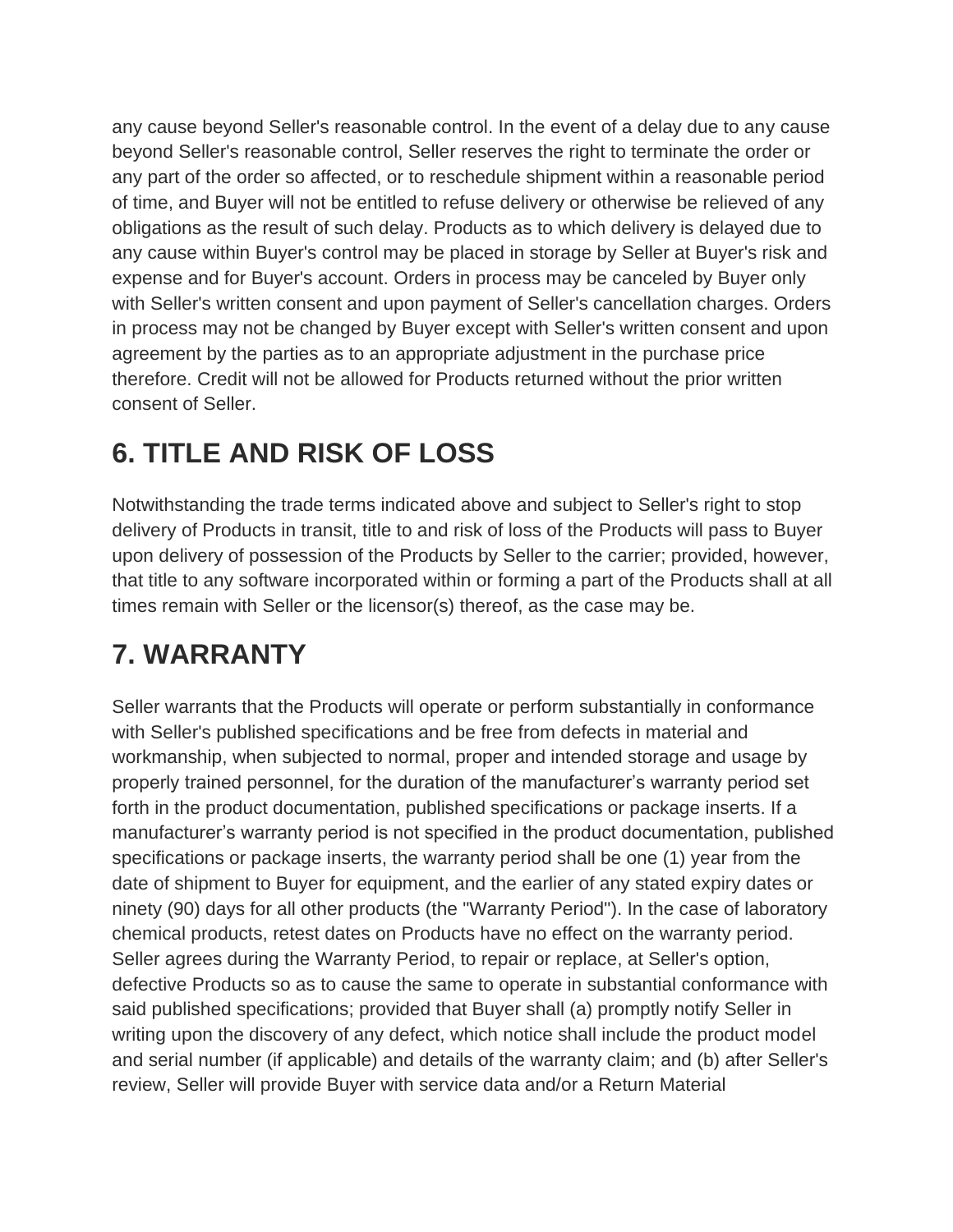Authorization ("RMA"), which may include biohazard decontamination procedures and other product-specific handling instructions, then, if applicable, Buyer may return the defective Products to Seller with all costs prepaid by Buyer. Replacement parts may be new or refurbished, at the election of Seller. All replaced parts shall become the property of Seller. Shipment to Buyer of repaired or replacement Products shall be made in accordance with the Delivery provisions of the Seller's Terms and Conditions of Sale. Consumables are expressly excluded from this warranty. If Seller elects to repair defective medical device instruments, Seller may, in its sole discretion, provide a replacement loaner instrument to Buyer as necessary for use while the instruments are being repaired.

Notwithstanding the foregoing, Products supplied by Seller that are obtained by Seller from an original manufacturer or third-party supplier are not warranted by Seller and Seller disclaims all warranties associated with the accuracy of any original manufacturer or third-party supplier Product information, but Seller agrees to assign to Buyer any warranty rights in such Product that Seller may have from the original manufacturer or third-party supplier, to the extent such assignment is allowed by such original manufacturer or third-party supplier.

In no event shall Seller have any obligation to make repairs, replacements or corrections required, in whole or in part, as the result of (i) normal wear and tear, (ii) accident, disaster or event of force majeure, (iii) misuse, fault or negligence of or by Buyer, (iv) use of the Products in a manner for which they were not designed, (v) causes external to the Products such as, but not limited to, power failure or electrical power surges, (vi) improper storage and handling of the Products or (vii) use of the Products in combination with equipment or software not supplied by Seller. If Seller determines that Products for which Buyer has requested warranty services are not covered by the warranty hereunder, Buyer shall pay or reimburse Seller for all costs of investigating and responding to such request at Seller's then prevailing time and materials rates. If Seller provides repair services or replacement parts that are not covered by this warranty, Buyer shall pay Seller therefor at Seller's then prevailing time and materials rates. ANY INSTALLATION, MAINTENANCE, REPAIR, SERVICE, RELOCATION OR ALTERATION TO OR OF, OR OTHER TAMPERING WITH, THE PRODUCTS PERFORMED BY ANY PERSON OR ENTITY OTHER THAN SELLER WITHOUT SELLER'S PRIOR WRITTEN APPROVAL, OR ANY USE OF REPLACEMENT PARTS NOT SUPPLIED BY SELLER, SHALL IMMEDIATELY VOID AND CANCEL ALL WARRANTIES WITH RESPECT TO THE AFFECTED PRODUCTS.

THE OBLIGATIONS CREATED BY THIS WARRANTY STATEMENT TO REPAIR OR REPLACE A DEFECTIVE PRODUCT SHALL BE THE SOLE REMEDY OF BUYER IN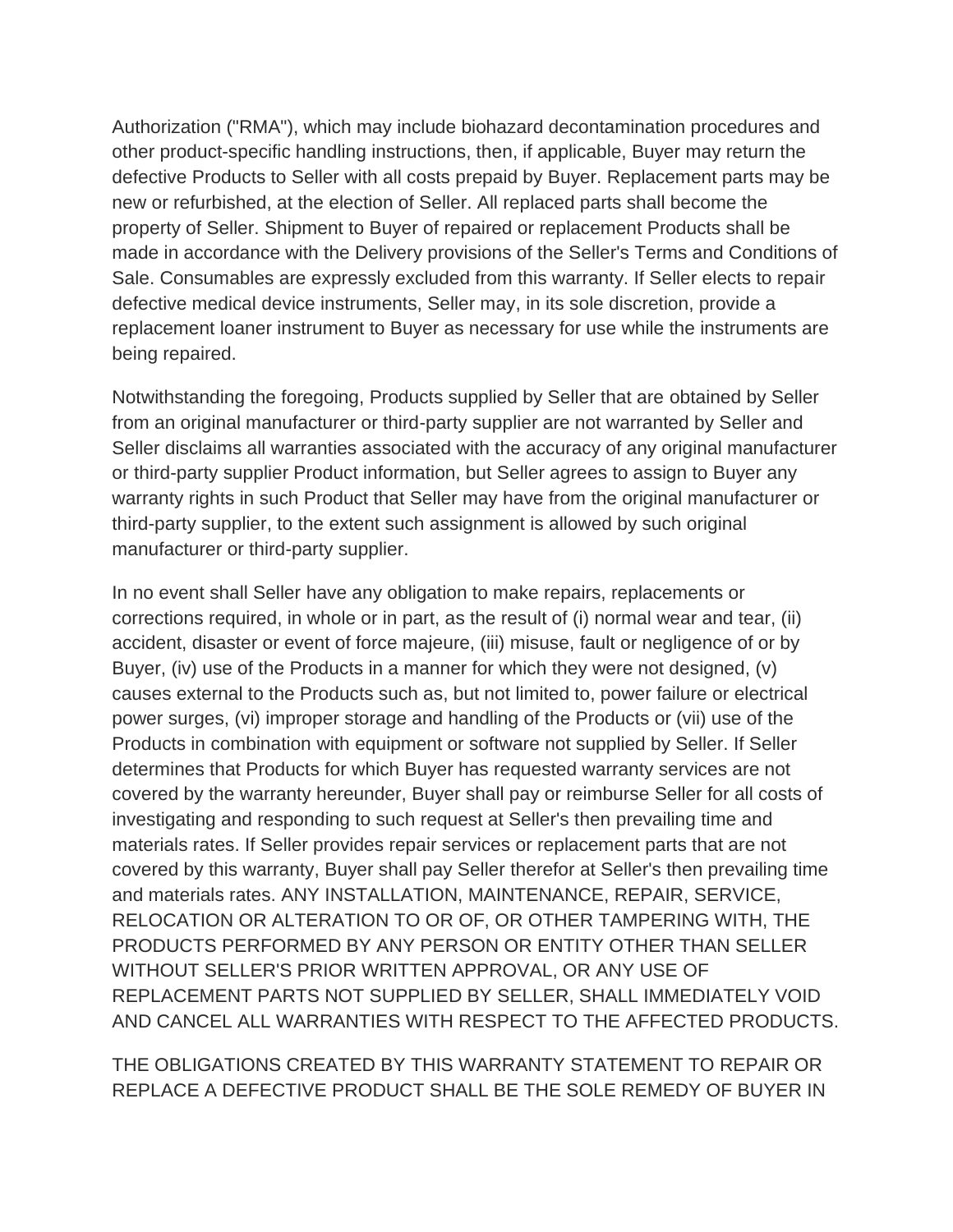THE EVENT OF A DEFECTIVE PRODUCT. EXCEPT AS EXPRESSLY PROVIDED IN THIS WARRANTY STATEMENT, SELLER DISCLAIMS ALL OTHER WARRANTIES, WHETHER EXPRESS OR IMPLIED, ORAL OR WRITTEN, WITH RESPECT TO THE PRODUCTS, INCLUDING WITHOUT LIMITATION ALL IMPLIED WARRANTIES OF MERCHANTABILITY OR FITNESS FOR ANY PARTICULAR PURPOSE. SELLER DOES NOT WARRANT THAT THE PRODUCTS ARE ERROR-FREE OR WILL ACCOMPLISH ANY PARTICULAR RESULT.

### **8. INDEMNIFICATION BY SELLER**

#### **By Seller**

Seller agrees to indemnify, defend and save Buyer, its officer, directors, and employees from and against any and all damages, liabilities, actions, causes of action, suits, claims, demands, losses, costs and expenses (including without limitation reasonable attorney's fees) ("Indemnified Items") for (i) injury to or death of persons or damage to property to the extent caused by the negligence or willful misconduct of Seller, its employees, agents or representatives or contractors in connection with the performance of services at Buyer's premises under this Agreement and (ii) claims that a Product infringes any valid United States patent, copyright or trade secret; provided, however, Seller shall have no liability under this Section to the extent any such Indemnified Items are caused by either (i) the negligence or willful misconduct of Buyer, its employees, agents or representatives or contractors, (ii) by any third party, (iii) use of a Product in combination with equipment or software not supplied by Seller where the Product would not itself be infringing, (iv) compliance with Buyer's designs, specifications or instructions, (v) use of the Product in an application or environment for which it was not designed or (vi) modifications of the Product by anyone other than Seller without Seller's prior written approval. Buyer shall provide Seller prompt written notice of any third-party claim covered by Seller's indemnification obligations hereunder. Seller shall have the right to assume exclusive control of the defense of such claim or, at the option of the Seller, to settle the same. Buyer agrees to cooperate reasonably with Seller in connection with the performance by Seller of its obligations in this Section.

Notwithstanding the above, Seller's infringement related indemnification obligations shall be extinguished and relieved if Seller, at its discretion and at its own expense (a) procures for Buyer the right, at no additional expense to Buyer, to continue using the Product; (b) replaces or modifies the Product so that it becomes non-infringing, provided the modification or replacement does not adversely affect the specifications of the Product; or (c) in the event (a) and (b) are not practical, refund to Buyer the amortized amounts paid by Buyer with respect thereto, based on a five (5) year amortization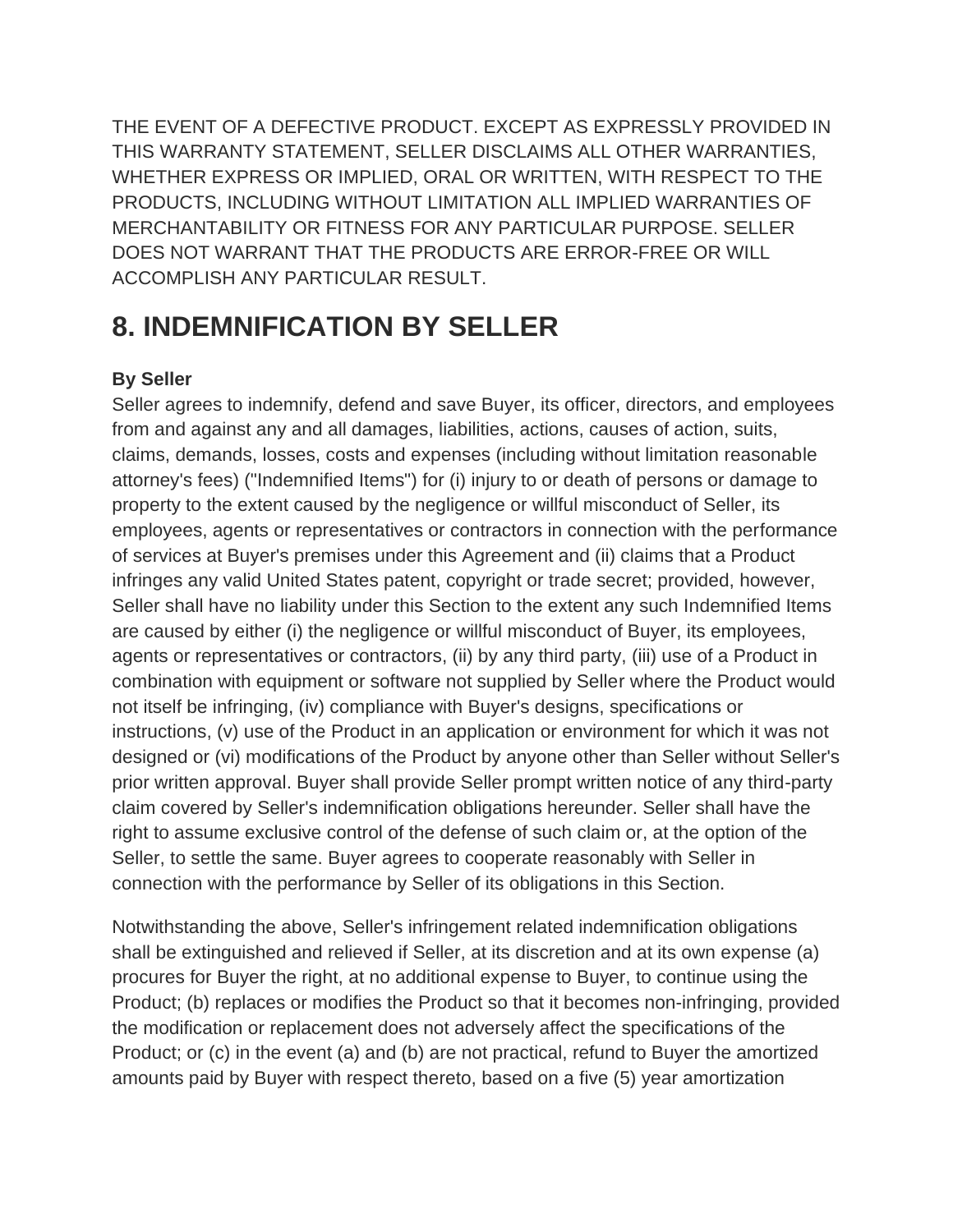schedule. THE FOREGOING INDEMNIFICATION PROVISION STATES SELLER'S ENTIRE LIABILITY TO BUYER FOR THE CLAIMS DESCRIBED HEREIN.

#### **By Buyer**

Buyer shall indemnify, defend with competent and experienced counsel and hold harmless Seller, its parent, subsidiaries, affiliates and divisions, and their respective officers, directors, shareholders and employees, from and against any and all damages, liabilities, actions, causes of action, suits, claims, demands, losses, costs and expenses (including without limitation reasonable attorneys' fees and disbursements and court costs) to the extent arising from or in connection with (i) the negligence or willful misconduct of Buyer, its agents, employees, representatives or contractors; (ii) use of a Product in combination with equipment or software not supplied by Seller where the Product itself would not be infringing; (iii) Seller's compliance with designs, specifications or instructions supplied to Seller by Buyer; (iv) use of a Product in an application or environment for which it was not designed; or (v) modifications of a Product by anyone other than Seller without Seller's prior written approval.

### **9. SOFTWARE**

With respect to any software products incorporated in or forming a part of the Products hereunder, Seller and Buyer intend and agree that such software products are being licensed and not sold, and that the words "purchase", "sell" or similar or derivative words are understood and agreed to mean "license", and that the word "Buyer" or similar or derivative words are understood and agreed to mean "licensee". Notwithstanding anything to the contrary contained herein, Seller or its licensor, as the case may be, retains all rights and interest in software products provided hereunder.

Seller hereby grants to Buyer a royalty-free, non-exclusive, nontransferable license, without power to sublicense, to use software provided hereunder solely for Buyer's own internal business purposes on the hardware products provided hereunder and to use the related documentation solely for Buyer's own internal business purposes. This license terminates when Buyer's lawful possession of the hardware products provided hereunder ceases, unless earlier terminated as provided herein. Buyer agrees to hold in confidence and not to sell, transfer, license, loan or otherwise make available in any form to third parties the software products and related documentation provided hereunder. Buyer may not disassemble, decompile or reverse engineer, copy, modify, enhance or otherwise change or supplement the software products provided hereunder without Seller's prior written consent. Seller will be entitled to terminate this license if Buyer fails to comply with any term or condition herein. Buyer agrees, upon termination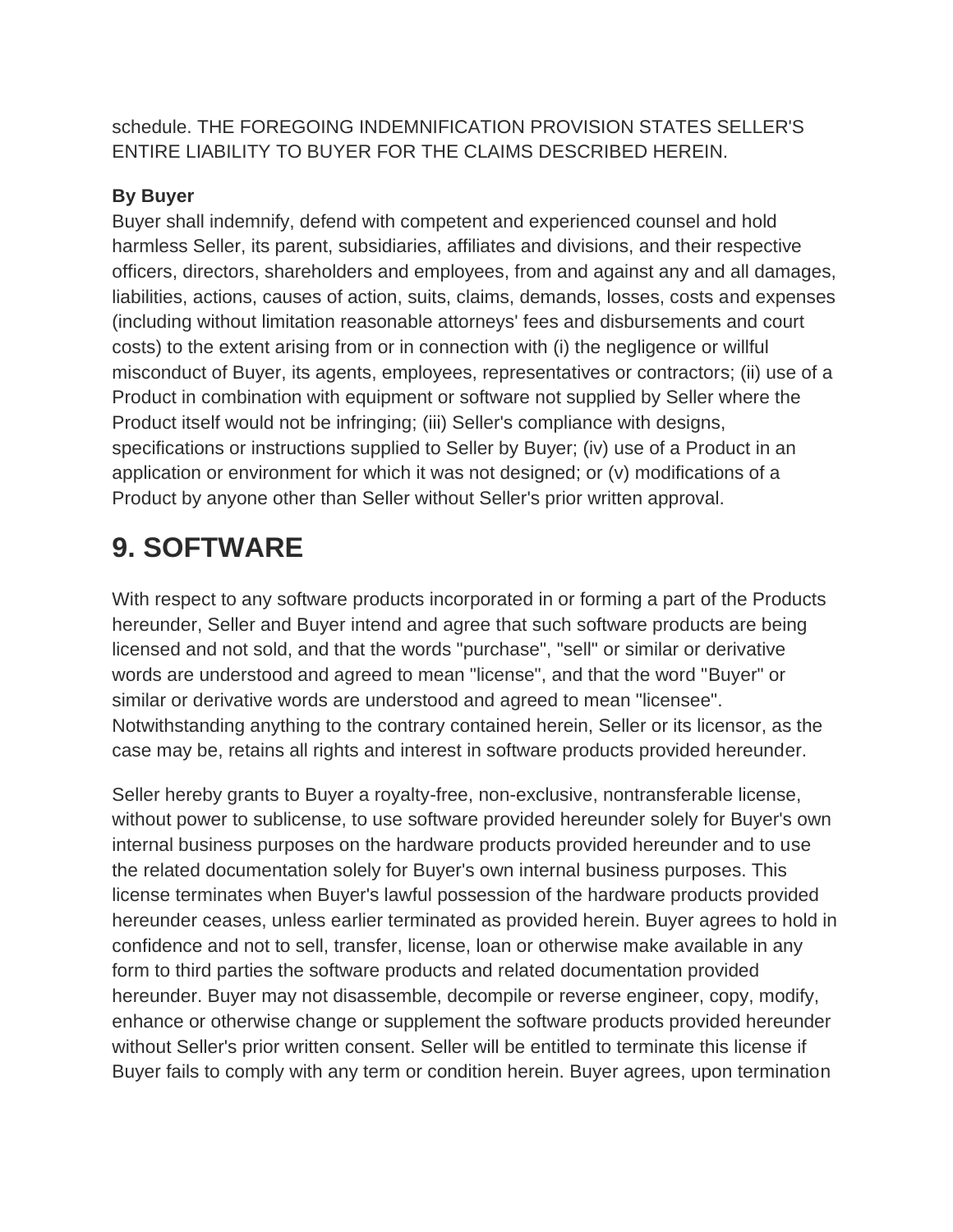of this license, immediately to return to Seller all software products and related documentation provided hereunder and all copies and portions thereof.

Certain of the software products provided by Seller may be owned by one or more third parties and licensed to Seller. Accordingly, Seller and Buyer agree that such third parties retain ownership of and title to such software products. The warranty and indemnification provisions set forth herein shall not apply to software products owned by third parties and provided hereunder.

# **10. LIMITATION OF LIABILITY**

NOTWITHSTANDING ANYTHING TO THE CONTRARY CONTAINED HEREIN, THE LIABILITY OF SELLER UNDER THESE TERMS AND CONDITIONS (WHETHER BY REASON OF BREACH OF CONTRACT, TORT, INDEMNIFICATION, OR OTHERWISE, BUT EXCLUDING LIABILITY OF SELLER FOR BREACH OF WARRANTY (THE SOLE REMEDY FOR WHICH SHALL BE AS PROVIDED UNDER SECTION 7 ABOVE)) SHALL NOT EXCEED AN AMOUNT EQUAL TO THE LESSER OF (A) THE TOTAL PURCHASE PRICE THERETOFORE PAID BY BUYER TO SELLER WITH RESPECT TO THE PRODUCT(S) GIVING RISE TO SUCH LIABILITY OR (B) ONE MILLION DOLLARS (\$1,000,000). NOTWITHSTANDING ANYTHING TO THE CONTRARY CONTAINED HEREIN, IN NO EVENT SHALL SELLER BE LIABLE FOR ANY INDIRECT, SPECIAL, CONSEQUENTIAL OR INCIDENTAL DAMAGES (INCLUDING WITHOUT LIMITATION DAMAGES FOR LOSS OF USE OF FACILITIES OR EQUIPMENT, LOSS OF REVENUE, LOSS OF DATA, LOSS OF PROFITS OR LOSS OF GOODWILL), REGARDLESS OF WHETHER SELLER (a) HAS BEEN INFORMED OF THE POSSIBILITY OF SUCH DAMAGES OR (b) IS NEGLIGENT.

# **11. EXPORT RESTRICTIONS**

Buyer acknowledges that each Product and any related software and technology, including technical information supplied by Seller or contained in documents (collectively "Items"), is subject to export controls of the U.S. government. The export controls may include, but are not limited to, those of the Export Administration Regulations of the U.S. Department of Commerce (the "EAR"), which may restrict or require licenses for the export of Items from the United States and their re-export from other countries. Buyer shall comply with the EAR and all other applicable laws, regulations, laws, treaties, and agreements relating to the export, re-export, and import of any Item. Buyer shall not, without first obtaining the required license to do so from the appropriate U.S. government agency; (i) export or re-export any Item, or (ii) export, reexport, distribute or supply any Item to any restricted or embargoed country or to a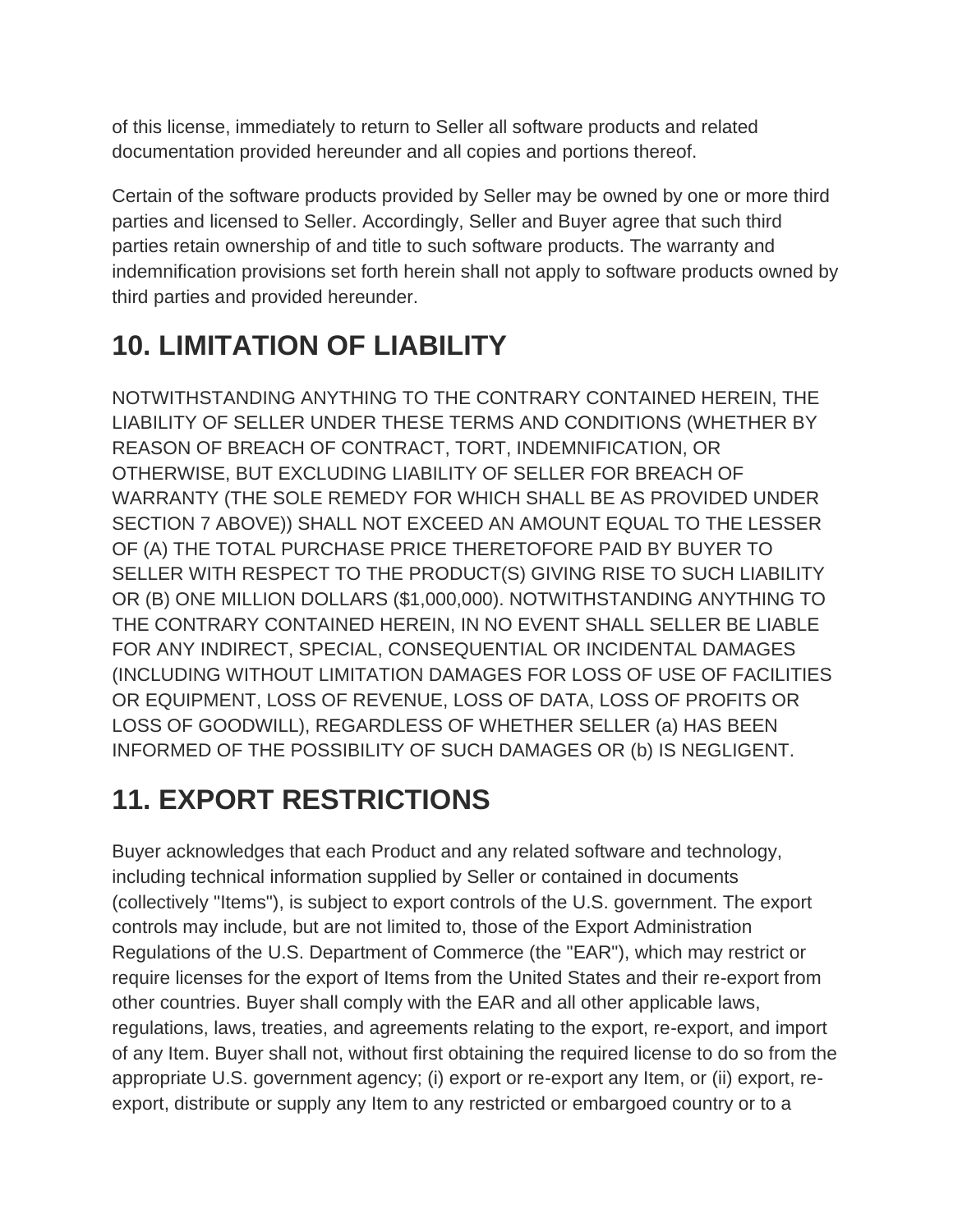person or entity whose privilege to participate in exports has been denied or restricted by the U.S. government. Buyer shall cooperate fully with Seller in any official or unofficial audit or inspection related to applicable export or import control laws or regulations, and shall indemnify and hold Seller harmless from, or in connection with, any violation of this Section by Buyer or its employees, consultants, agents, or customers.

# **12. AUTHORIZED USE OF PRODUCTS**

Products sold by Seller are intended solely for the use(s) specified by the manufacturer and are not to be used for any other purposes including, but not limited to, unauthorized commercial purposes. Buyer warrants and represents that it will properly test, use, qualify, and/or validate each Product for intended use, and, to the extent authorized, manufacture and market any final articles made from Seller's Products in accordance with the practices of a reasonable person who is an expert in the field, and in strict compliance with all applicable national, state and local laws and regulations. Buyer acknowledges and understands that the purchase of Products only conveys to Buyer the non-transferable right for only the Buyer to use the Products purchased in compliance with the applicable manufacturer's Published Restricted User Statement, Limited User Statement, Limited License, if any. All such statements or licenses are incorporated by reference herein and in any Order as if set forth therein in their entirety. Buyer is solely responsible for conducting any research necessary to learn the hazards involved for any of its intended uses of the Products purchased from Seller and to properly warn its customers, employees and other personnel who may be exposed to such Products of any risks involved in using or handling the Products.

# **13. MISCELLANEOUS**

(a) Buyer may not delegate any duties nor assign any rights or claims hereunder without Seller's prior written consent, and any such attempted delegation or assignment shall be void. (b) The rights and obligations of the parties hereunder shall be governed by and construed in accordance with the laws of the Commonwealth of Pennsylvania, without reference to its choice of law provisions. Each party hereby irrevocably consents to the exclusive jurisdiction of the state and federal courts located in Allegheny County, Pennsylvania, USA, in any action arising out of or relating to this Agreement and waives any other venue to which it may be entitled by domicile or otherwise. (c) In the event of any legal proceeding between the Seller and Buyer relating to this Agreement, neither party may claim the right to a trial by jury, and both parties waive any right they may have under applicable law or otherwise to a right to a trial by jury. Any action arising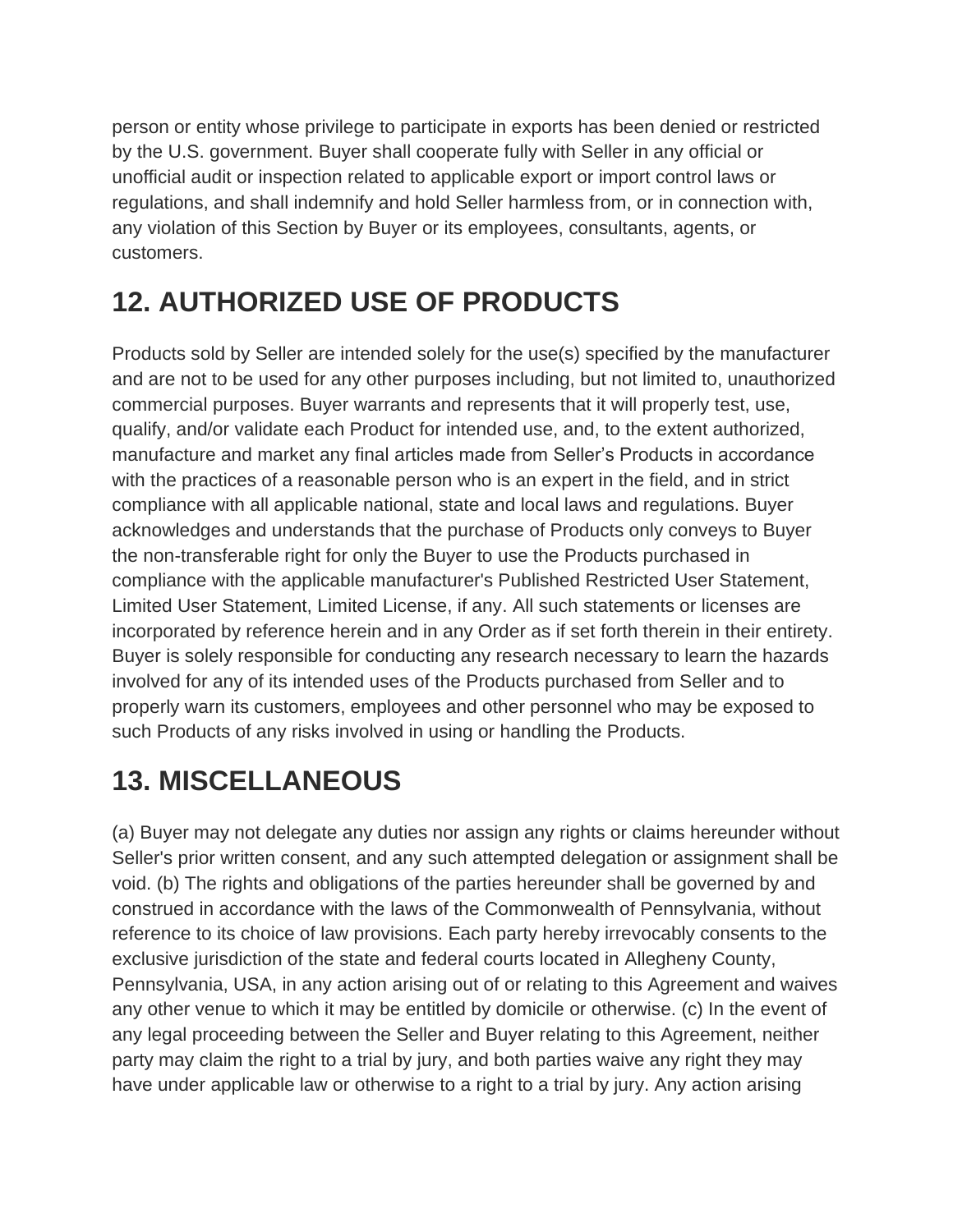under this Agreement must be brought within one (1) year from the date that the cause of action arose. (d) The application to this Agreement of the U.N. Convention on Contracts for the International Sale of Goods is hereby expressly excluded. (e) In the event that any one or more provisions contained herein shall be held by a court of competent jurisdiction to be invalid, illegal or unenforceable in any respect, the validity, legality and enforceability of the remaining provisions contained herein shall remain in full force and effect, unless the revision materially changes the bargain. (f) Seller's failure to enforce, or Seller's waiver of a breach of, any provision contained herein shall not constitute a waiver of any other breach or of such provision. (g) Unless otherwise expressly stated on the Product or in the documentation accompanying the Product, the Product is intended for research only and is not to be used for any other purpose, including without limitation, unauthorized commercial uses, in vitro diagnostic uses, ex vivo or in vivo therapeutic uses, or any type of consumption by or application to humans or animals. (h) Seller shall cooperate with Buyer to monitor invoicing accuracy and will conduct appropriate internal reviews upon request. Reviews shall be limited to once per year and shall cover the prior twelve-month period. Reasonable credit shall be given to undercharges and overcharges. If Buyer engages external consultants to review invoice accuracy, Seller reserves the right to charge a reasonable fee for support provided to such party. (i) Buyer agrees that all pricing, discounts and technical information that Seller provides to Buyer are the confidential and proprietary information of Seller. Buyer agrees to (1) keep such information confidential and not disclose such information to any third party, and (2) use such information solely for Buyer's internal purposes and in connection with the Products supplied hereunder. Nothing herein shall restrict the use of information available to the general public. (j) Any notice or communication required or permitted hereunder shall be in writing and shall be deemed received when personally delivered or three (3) business days after being sent by certified mail, postage prepaid, to a party at the address specified herein or at such other address as either party may from time to time designate to the other. (k) Seller may, in its sole discretion, provide (1) applicable Product training to Buyer or its employees, or (2) samples of Products to Buyer for distribution to patients of Buyer. Buyer agrees that any such samples shall be distributed to patients for patient use or, if not so distributed, returned to Seller. Buyer shall not use such samples to provide care to patient and shall not bill patients or thirdparty payers for the provision of such samples.

### **14. ACCEPTABLE PAYMENT METHODS**

The Seller prefers to receive payment via ACH or other electronic interface methods that directly exchange funds between the Buyer's and Seller's bank accounts. The Seller also accepts checks mailed to one of its lockbox remittance locations. Although